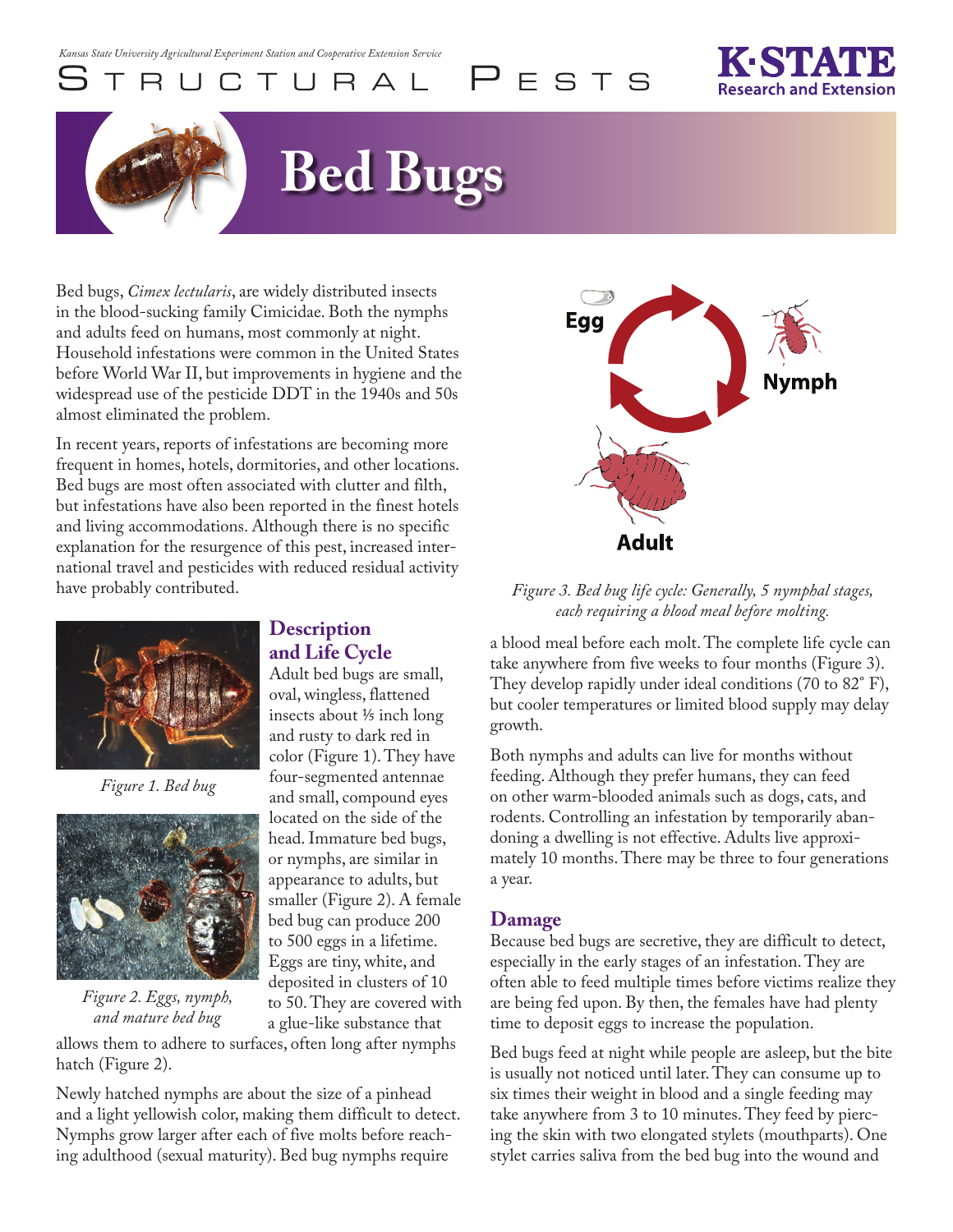

*Figure 4. Dried bug excrement*

the other carries body fluids from the host into the bug. Saliva may produce swelling and itching, and these areas may become infected when scratched.

Reactions to bed bug bites vary among individuals. Swelling may occur a few hours after the bite, a few days later, or not at all. It can be difficult to distinguish bed bug bites from mosquito, flea, or spider bites. In general, at the feeding site bites are red, with a darker red center; itchy; arranged in a line or clustered together; and located on some area of the body exposed while sleeping such as the face, neck, arms, hands, or ankles. Many people have no reaction to the bites but some have an allergic response such as itching, blistering, or hives.

Confirmation of bed bug bites requires locating the infestation and identifying the insects. People are often bitten while traveling and not able to locate the bugs for identification. Bed bugs may reduce the quality of life by causing discomfort, sleeplessness, and anxiety. They are not known to transmit diseases.

#### **Detection**

Bed bugs are more problematic in dwellings such as condos, apartments, homes, hotels, motels, and nursing homes than in retail stores. They have been discovered in furniture stores, laundromats, movie theaters, and on public transportation. Bed bugs are usually transported to new locations in suitcases, purses, backpacks, etc. where they are extremely difficult to detect. Once in a new habitat, they hide during the day, and feed on the inhabitants at night. It is more difficult to eradicate a bed bug infestation than ants, fleas, cockroaches, or termites.

During early stages of infestations, bed bugs are most commonly found in or near the bed, so inspections should begin by examining the mattress, bed frame, and headboard. Because these insects are small and secretive, they



*Figure 5. Bed bug indicators*

are difficult to see unless the bed is dismantled, and a flashlight is used. Adults and nymphs can be seen with the naked eye but eggs require magnification.

As infestations increase, the bugs may move away from the bed into other furniture, under loose wallpaper, in cracks and crevices along floorboards, under the edge of carpeting, switch plates and outlets, and even inside phones, clocks, and smoke detectors.

Both nymphs and adults typically feed at night but hide in nearby crevices and cracks during the day. Their small size and flattened bodies make it easy for them to hide in the seams of mattresses and box springs, cracks in bed frames and bedside tables, under loose wallpaper, behind wall hangings, and in other furniture. Although bed bugs do not live in nests or colonies, they do tend to congregate around good hiding places. These areas are usually evident because they are stained with dark red to blackish spots, which is dried bug excrement (Figure 4). There may also be eggs, eggshells, and the brownish molted skins (exuviae) of the maturing bugs (Figure 5).



*Figure 6. Bed bug bites*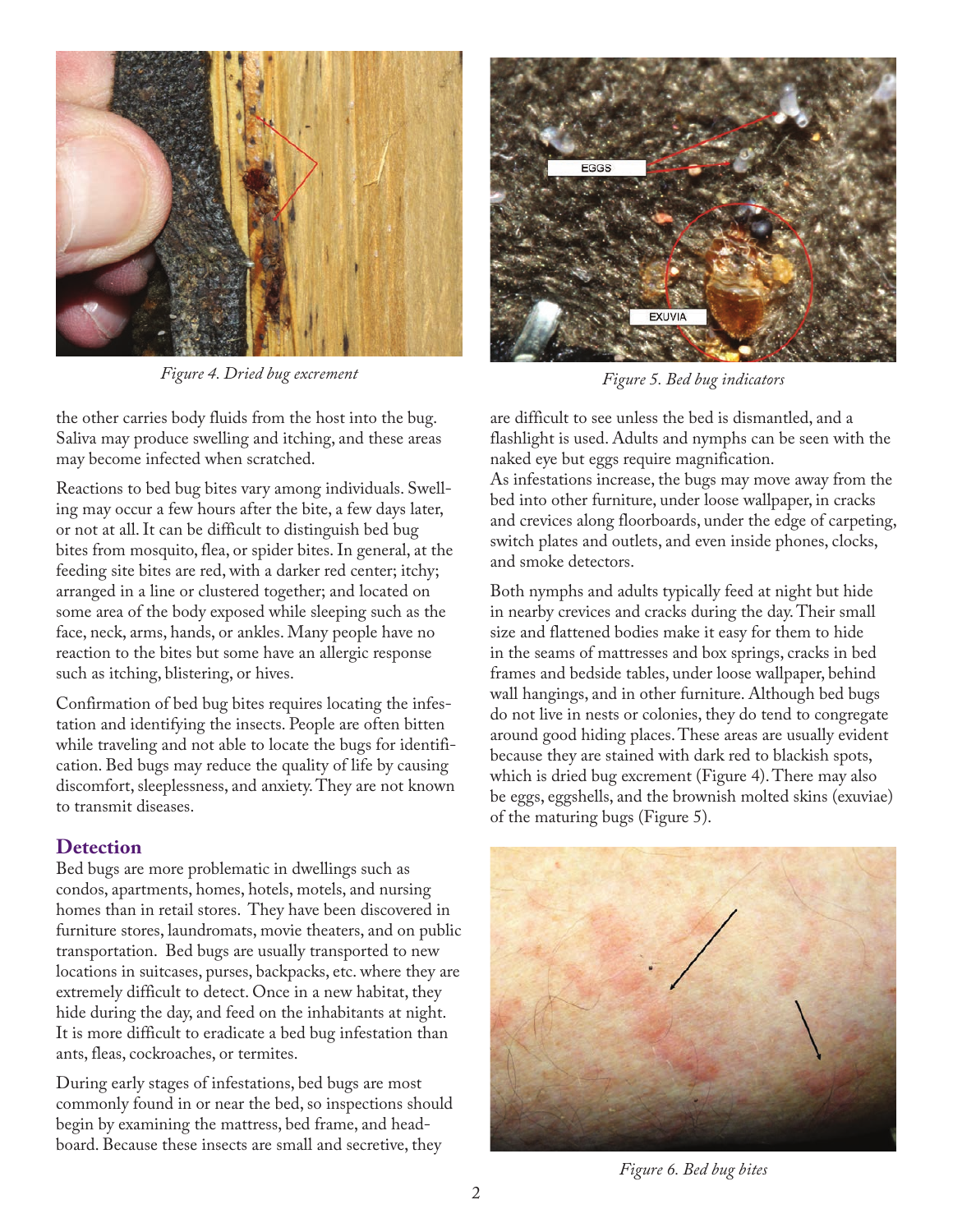If itchy bites appear during or upon returning from travel, luggage should be bagged and washed immediately (Figure 6). If bed bug-like insects are found, it is important to determine the species, especially if bats, pigeons, or rodents live on the premises because several similar species may infest these animals but not humans. Specimens should be taken to a local K-State Research and Extension office or sent to an insect diagnostic lab for positive identification.

#### **Prevention**

Bed bug infestations are difficult to prevent because they normally are transported from one location to another on clothing, in luggage, or on used bedding or furniture. Thoroughly inspect all secondhand furniture before bringing it into the home. When possible, clothing should be laundered and dried immediately. It is best to avoid bringing discarded furniture and bedding into the home.

Travelers can help prevent distribution of bed bugs by inspecting bedding before use for signs of bugs along seams of mattresses and box springs. Keep suitcases elevated on luggage stands, which can prevent entry into luggage. Hotels, motels, or dormitories with suspected bed bug infestations should take immediate action to detect and eliminate them to prevent spreading this troublesome pest to other locations.

### **Management**

Bed bugs are difficult to eliminate from a structure. Treatment or control measures must be thorough. In most cases, it is necessary for a homeowner to hire professional pest control services that have experience inspecting and treating bed bugs and are licensed to use restricted use pesticides if necessary.

Excess clutter makes it difficult to locate and control bed bugs. Clothing, bedding, and other materials should be removed and disposed of or cleaned. Bedding and other materials exposed to bed bugs should not be treated with insecticides, but can be treated by heating in most tumble dryers on the hot cycle to a consistent temperature of at

least 104° F for a minimum of 30 minutes, washing all items at 104° F, or freezing at 0° F for at least 2 hours. Treating fewer items in each cycle will make it more difficult for bed bugs to avoid the hot or cold environment. All life stages (egg, nymph, and adult) seem to be killed at 0° F, but need to be exposed to this consistently cold temperature for at least 2 hours. DO NOT take clothing suspected to be infested to public laundries or dry cleaners, because this presents the risk of infesting nearby garments.

Because mattresses should not be treated with pesticides, it is best to discard the bed, especially older mattresses and box springs that may have holes or tears, which make it easier for bed bugs to hide deep inside where they cannot be effectively treated. Other options include purchasing a mattress encasement specifically designed for bed bugs, available through some pest control companies or retail outlets. Encasements are designed to keep bed bugs trapped in the mattress where they will eventually die and prevent new bed bugs from infesting the mattress.

Nonchemical control methods may aid in removing bed bugs but rarely eliminate an infestation. Mattresses, box springs, carpeting, and furniture can be thoroughly vacuumed or steam cleaned to remove nymphs and adults. A wand should be used to get into cracks and crevices but may still not remove the sticky eggs or bugs that have crawled deeper into materials. These procedures must be repeated several times to remove bugs not previously affected or recently hatched. It is also helpful to seal potential hiding places such as cracks and crevices in walls and other surfaces and remove loose wallpaper or other materials that may provide shelter.

Pest control companies trained in bed bug management have experience detecting and treating infestations. Most methods are beyond the financial or technical means of the average homeowner. They include bed bug pheromone and mechanical traps, thermal treatments, dogs trained to detect infestations, and restricted use pesticides. If a bed bug infestation is suspected, call a professional trained in bed bug management before the problem spreads.